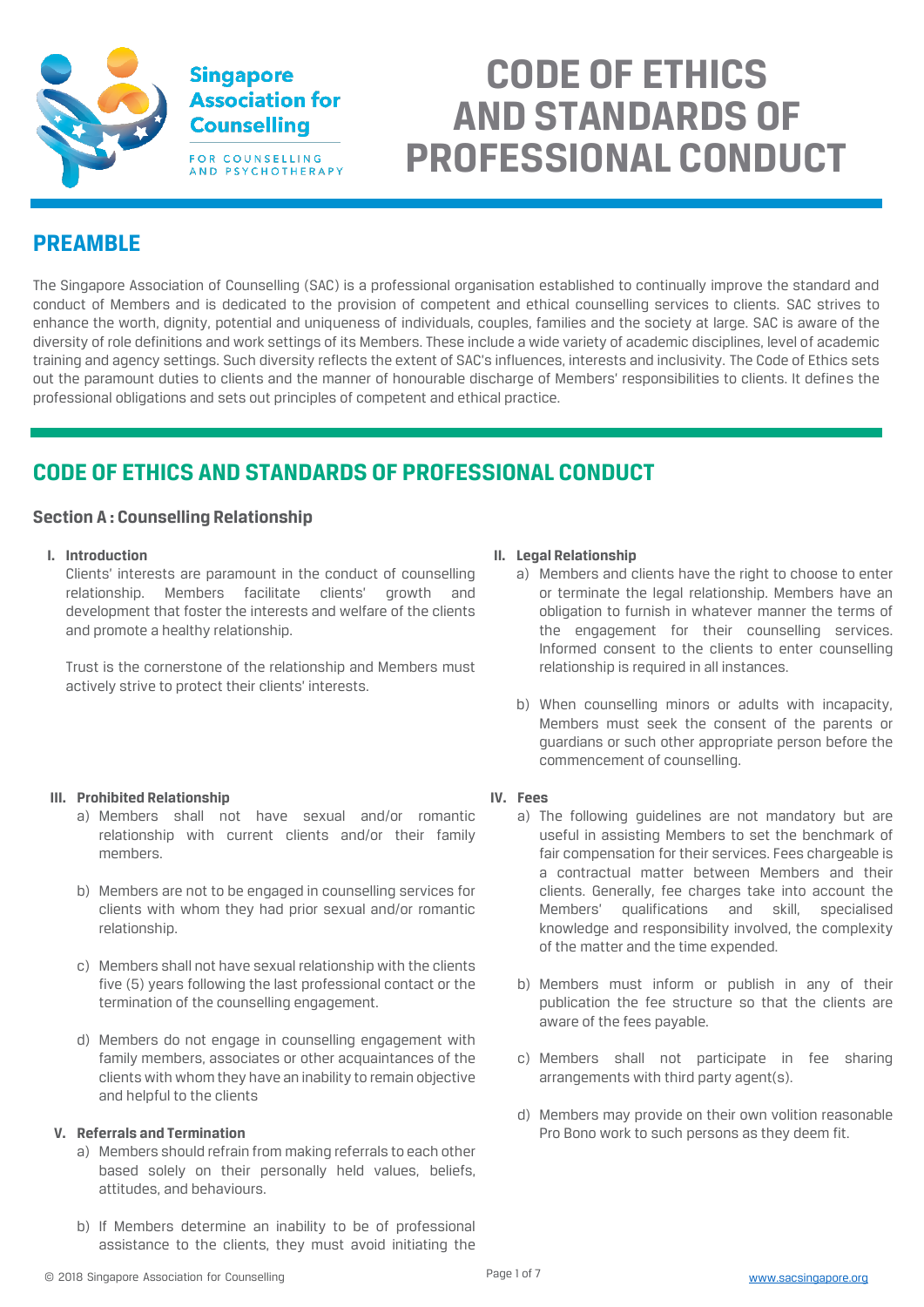counselling relationship or immediately terminate that relationship upon being aware of the inability and make appropriate alternative or referral. If clients decline the suggested alternatives, Members should discontinue the relationship.

- c) Members may terminate a professional relationship when it becomes reasonably clear that the client no longer requires the service, refuses to accept the Members' advice, is not benefiting, is being harmed by continued service or such other acts by the clients that evinced an intention not to want to continue with the counselling relationship.
- d) Prior to termination for whatever reason, except where precluded by the clients' conduct, Members should discuss the client's views and needs, provide appropriate pretermination counselling, suggest alternative providers as appropriate, and take other reasonable steps to facilitate transfer of responsibility to another provider if the client needs one immediately.

# **Section B : Ethics and General Conduct of Members**

#### **I. Introduction**

- a. Ethical standards of practice are important in promoting safe and professional counselling. These are important in order that Members can deliver professional level of services that cater to the best interests of the clients and the general public.
- b. Good ethical practice is also important as it promotes public confidence in the services provided by the Members. It also safeguards the interests of the Members.
- c. It is not possible to enumerate every principle. Broadly they include Beneficence (to do good), Non-maleficence (do no harm), Respect for Autonomy, Fairness and Truthfulness.

#### **III. Communication**

- a. Communication with clients is a vital aspect of counselling. Members should discuss with clients as early as practicable in the therapeutic relationship appropriate issues such as the nature and anticipated course of counselling, fees, and confidentiality.
- b. Members shall make reasonable efforts to answer clients' questions and to avoid misunderstanding about the counselling relationship.
- c. Where interacting with clients, Members must ensure that the communication is feasible, failing which Members should refer the clients to another appropriate Member who is proficient in the client's language.

#### **IV. Confidentiality**

a. Members recognise that trust is the foundation of counselling relationship and hence must maintain confidentiality of all information acquired by them in the course of counselling.

#### **II. General Conduct**

- a. Members shall respect the rights of clients to hold values, attitudes, and opinions and lifestyle that differ from theirs.
- b. Members must acknowledge and respect differences of amongst other things; age, race, language, religion, disabilities, economic status, sexual orientation and gender identity. Members must recognise the clients' rights of choice and not to impose on them personal views, prejudices or preferences on any matter in the course of the counselling.
- c. Members must recognise that regardless of their personal views, clients with differing values, attitudes and lifestyle must not be counselled in a manner that is detrimental to their well-being. Members should seek advice or supervision to ensure that they are equipped to handle such matters when it may conflict with the Members' personal values.
- d. Members shall not knowingly engage in behaviour that is harassing (sexual in nature or otherwise) or demeaning in nature to persons with whom they interact in their work, based on factors including persons' age, gender, race, ethnicity, cultural background, religion, sexual orientation, gender identity, disability, language, or socio-economic status.
- e. Members should not solicit goods, services, or other non-monetary remuneration from clients in return for counselling services in order to avoid potential exploitation or distortion of the professional relationship.
- f. Members must be clear of the challenges of accepting unsolicited gifts from clients and recognise that in some cultures, small gifts are tokens of appreciation of gratitude and respect. In accepting gifts, Members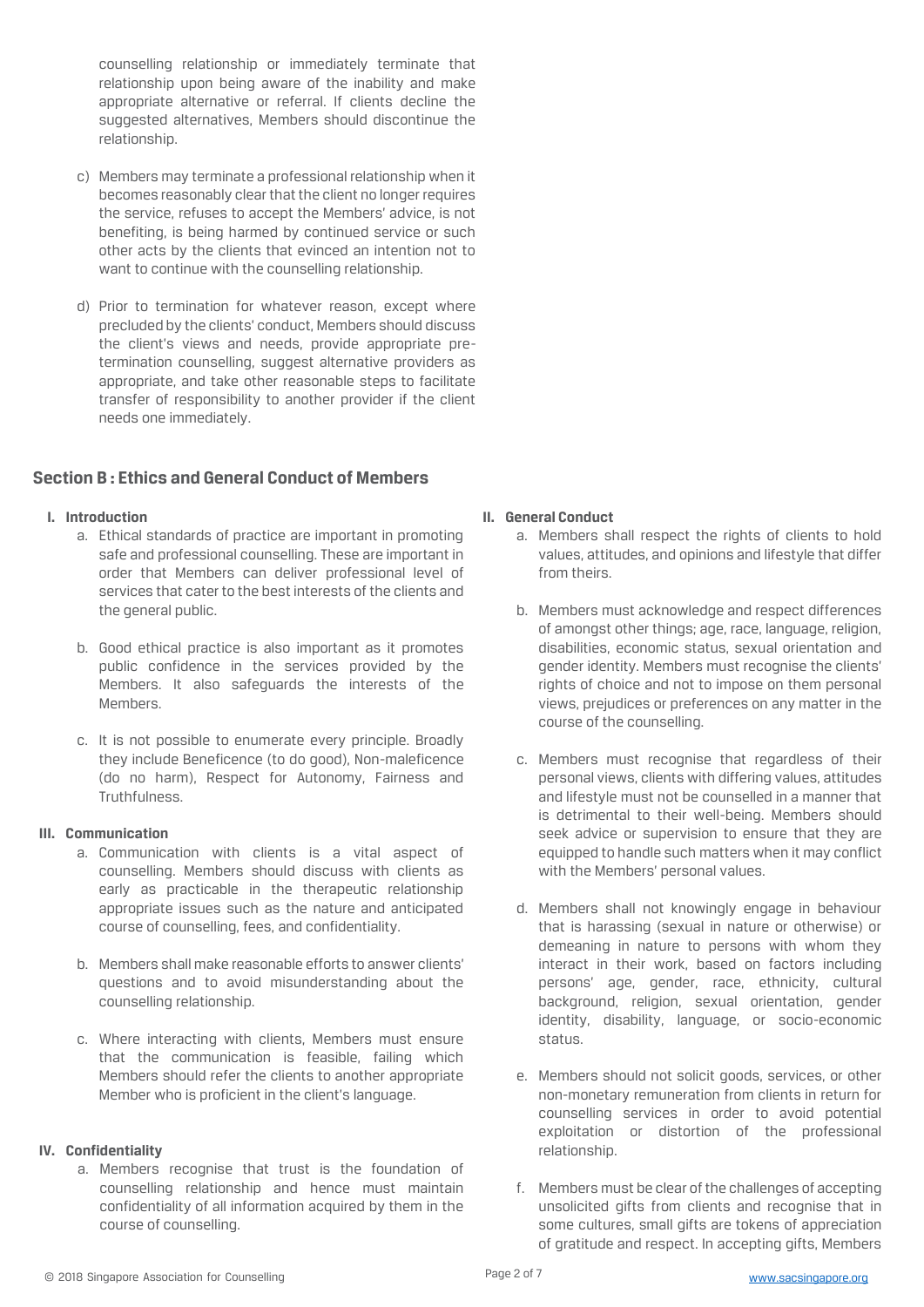- b. Members shall not disclose any information, documents, notes, photographs, or such materials that contain clients' information without client's consent unless required by law.
- c. The general requirement of confidentiality does not apply when the Members are required to protect the clients from harm or harm to a third party.

#### **V. Records and Documents**

- a. Members must take reasonable precaution to ensure that all records and documentation are kept secured and no unauthorised person has access to them.
- b. All documentations, including notes taken by the Members, photographs taken in the course of counselling and recordings including audio-visuals are the properties of the Members. Members may in their discretion provide such information if requested by Clients and on such terms and conditions as they deem fit.
- c. Members shall apply careful discretion and deliberation before destroying records that may be needed which they may reasonably foresee that may be required in the future.

# **Section C : Professional Competencies**

#### **I. Introduction**

In addition to personal integrity and ethical behaviour and conduct, professional competencies are the hallmarks of Members.

Members must attain and maintain professional knowledge and skill at a level required to ensure that clients receive competent professional services and to act diligently in accordance with the acceptable professional standards.

Members must exercise sound judgment in applying their professional skill.

#### **III. Counselling Supervisors**

- a. The primary obligation of Counselling Supervisors is to monitor the services provided by other counsellors or interns. Counselling Supervisors must monitor clients' welfare and supervise clinical performances and professional development.
- b. Counselling Supervisors need to be trained in supervision methods and techniques, and pursue regular continuing education including counselling and supervision subjects and skills. They are responsible for incorporating into their supervision the principles of informed consent and participation. Supervisees must be informed of the policies and procedures to which they are to adhere and the mechanism for due process appeal of individual supervisory actions.
- c. Counselling Supervisors must:
	- i. Meet regularly with supervisees to review case notes, samples of clinical work and/or live

must be mindful of the purpose of the gifts, value of the gifts, the known purpose for giving or declining to accept the gifts.

g. Members are to avoid establishing dual relationships with clients that could impair professional judgement or potentially lead to a conflict of interest situation.

#### **II. Practice Within Area of Expertise**

- a. Members have a responsibility to practise only in areas within their competence based on their education, prior training, supervised experiences, professional credentials and appropriate professional experience.
- b. Where it is an issue that is not within the area of practice of the Members, they should make referrals to other Members who have competency in that area.
- c. Members shall practise in specialty areas that are new to them only after appropriate education, training, and supervised experience. Whilst developing skills in new areas, Members must ensure the competence of their work.
- d. Members shall not claim or imply professional qualifications exceeding those possessed by them and are responsible for correcting any misrepresentations of those qualifications by others.
- e. Where interns are having conduct of any counselling, the clients must be notified as such and the interns must work under supervision.
- f. Members must also be aware of the cultural and social diversities in which they operate so that they can render counselling which takes into account clients' background.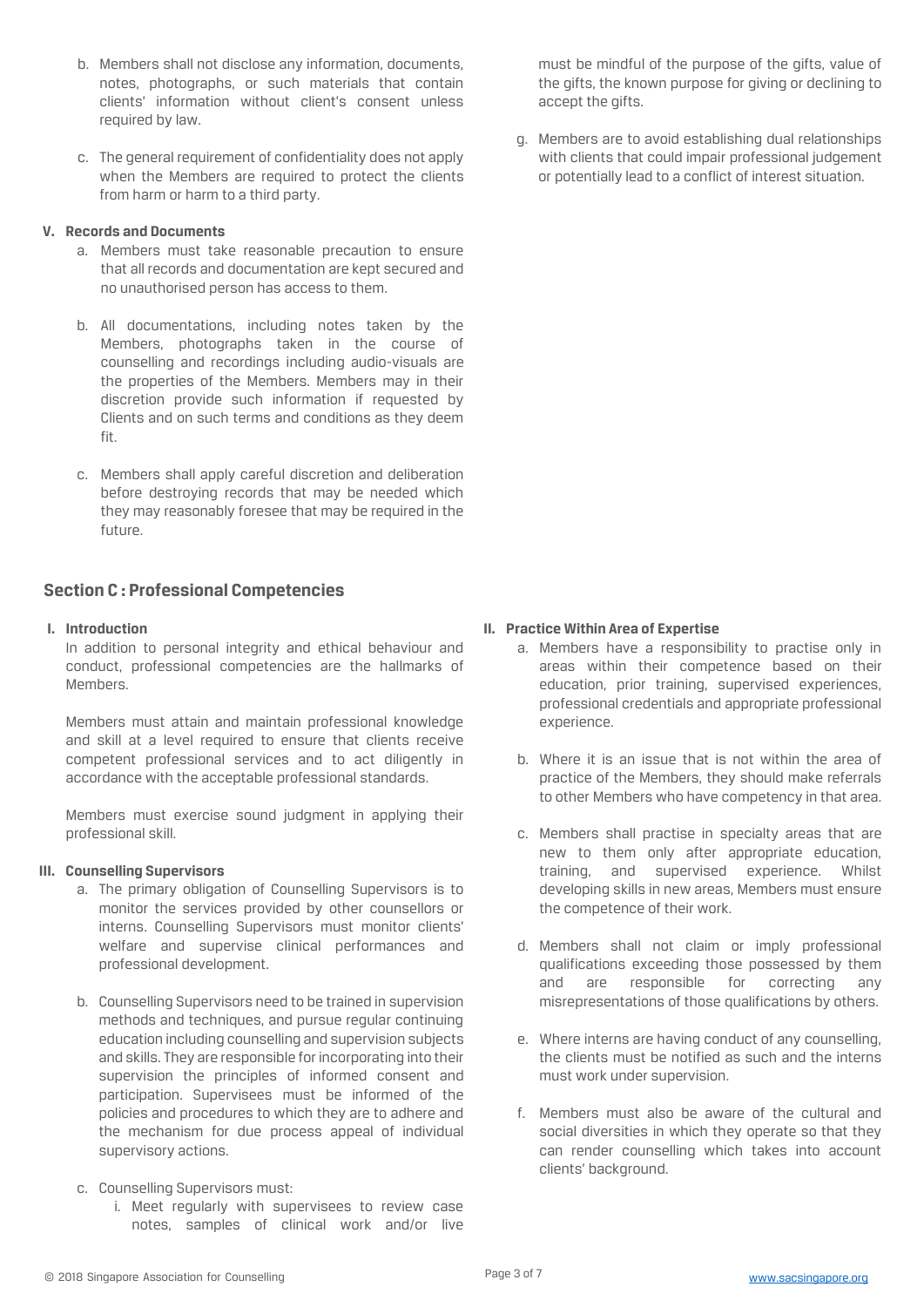observation. Supervisees have responsibility to understand and follow SAC Code of Ethics.

- ii. Address the scope of the supervision, expectations and responsibilities associated with each role.
- iii. Be aware of and address the role of multiculturalism and diversity in the supervisory relationship.
- iv. Define and maintain ethical relationship with their supervisees. They must avoid unethical relationship with current supervisees that compromises the supervisory relationship.

# **Section D : Clinical Responsibilities**

#### **I. Introduction**

Any task or duty involving the professional aspect of counselling requires the exercise of judgment and with the exercise of judgment comes clinical responsibilities to the clients.

The extent and nature of Members' clinical responsibilities must be that of competent counsellors abiding to acceptable international standard of counselling.

#### **III. Procedural Considerations**

- a. Prior to commencement of counselling, Members must have all the relevant information of the clients and the proper authorisation to proceed with counselling. Clients must be informed of the fees chargeable (if not published) and the general approach that the counselling will take place.
- b. Members must obtain permission from clients prior to recording sessions through any electronic or other means.
- c. Counselling should be conducted in an environment that is suitable, appropriate and which also would protect the identity and privacy of the clients.
- d. Records of the counselling relationship, including interview notes, test data, correspondence, case notes, photographs, video and audio recordings, and other documents, are to be kept and are considered professional information acquired by the Members.
- e. All records are to be kept confidential and stored in a safe manner.

# **Section E : Continual Education and Development**

#### **I. Introduction**

Members recognise the importance of continuing professional development as it ensures continued competency in the profession.

Continual education and development ensure that Members and their knowledge stay relevant and current as otherwise the currency of their knowledge and skill becomes outdated.

Continual education and development help improve the professional standing of Members and help increase public

#### **II. Duty of Care to Clients**

- a. The primary obligation of Members is to respect the integrity and promote the welfare of the clients, whether the clients are assisted individually or in a group situation.
- b. When the clients' conditions indicate that there is clear and imminent danger to the clients or others, Members must take reasonable personal action or inform responsible authorities. Consultation with other professionals may be used where possible.
- c. When Members engage in short-term group treatment or training programmes, they must ensure that there is professional assistance available during and following the group experience.
- d. Members have responsibility to the clients who are served and to the agencies within which the service is provided to maintain high standards of professional conduct and competence in their work.
- e. Members' professional judgements and actions may affect the lives of others and they are to guard against any personal, financial, social, organisational, or political factors that might lead to misuse of their influence.

#### **II. Remaining Relevant and Updated**

- a. SAC will recommend and/or provide Members high quality seminars and other opportunities for Members to remain fully informed about contemporary counselling development in today's fast pace changing world to meet Members' multi-faceted needs.
- b. Members are required to attend recognised seminars, talks, conferences and other such continuing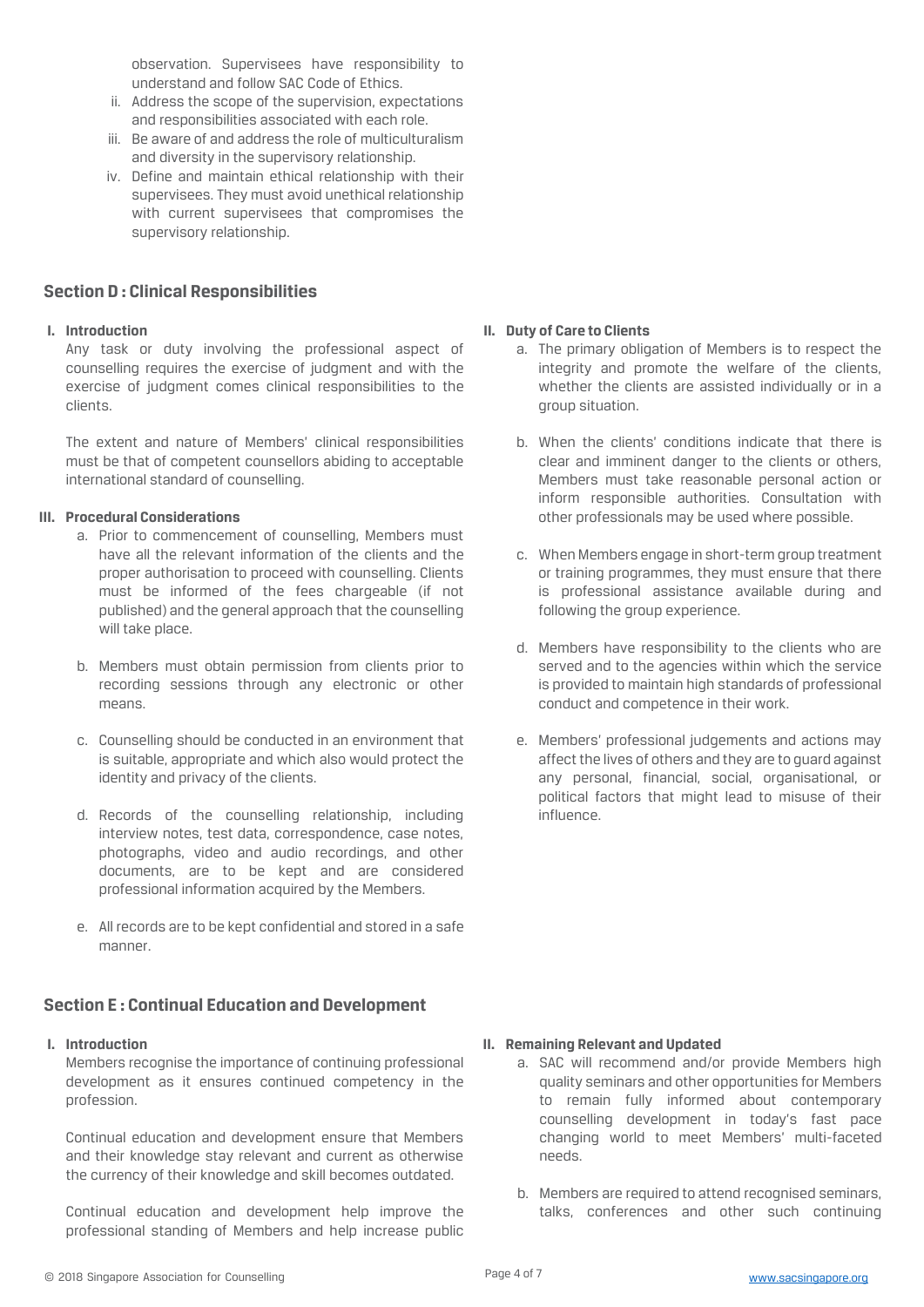confidence in our profession. This is especially so in specialised area of practice.

education programme as may be organised by or recognised by the SAC.

c. Members shall attend 25 hours of such programme annually or at such rate as the SAC may from time to time prescribe.

# **Section F : Measurements and Evaluation**

#### **I. Introduction**

Assessments often includes the use of psychometric instruments or tests. It encompasses assessing all relevant variables that may influence an outcome on the counselling and treatment plan.

Contextual and cultural aspects are to be taken into consideration when understanding assessment results. In the global environment that we operate, members must consider:

- a) Country of origin
- b) Language
- c) Values
- d) Customs
- e) Beliefs
- f) The nature of work and the workforce
- g) Other pertinent factors like,
	- i. Racial and ethnic identity
	- ii. Acculturation
	- iii. Worldview
	- iv. Socio-economic status
	- v. Gender role expectations
	- vi. Family expectations and responsibilities
	- vii. Primary language, and
	- viii. Relationships

This list may not be exhaustive.

#### **II. Factors to Consider in Test Administration**

- a. Members must provide specific orientation or information to the client prior to and following the test administration so that the results of testing may be placed in proper perspective with other relevant factors. In so doing, members must recognise the effects of socio-economic, race, ethnic and cultural factors on test scores.
- b. In selecting tests for use in a given situation or with a particular client, members must consider carefully the specific validity, reliability, and appropriateness of the test(s).
- c. Members make appropriate adjustment in the administration or interpretation of the test based on factors such as the race, ethnicity, cultural background or socio-economic status.
- d. The purpose of testing and the explicit use of the results must be made known to the client prior to testing.
- e. Reasonable steps must be taken by members to explain the results of the test(s) using language that is understandable to the client assessed or to another legally authorised person on behalf of the client.
- f. The client's welfare and explicit prior understanding must be the criteria for determining the recipients of the test results. The interpretation of test data must be related to the client's particular concerns.
- g. Members must guard against the appropriation, reproduction, or modifications of published tests or parts thereof without acknowledgement and permission from the previous publisher.

# **Section G : Research and Publication**

**I. Introduction**

In addition to counselling of clients, Members are encouraged to research and publish their findings. Research increases our frontier and boundaries of our knowledge and publication of such research helps other Members in acquiring further knowledge. The ultimate responsibility for ethical research practice lies with the principal researchers. All others involved share the same ethical obligations and responsibility.

#### **III. Publications**

a. Members when conducting and/or publishing research must give recognition to previous works on that topic,

#### **II. Procedural Considerations for Research**

- a. Where Members intend to conduct any experimental methods of treatment, clients have the right to decline participation. Members must plan, design, conduct and report research in a manner that is consistent with ethical principles and law.
- b. In seeking clients' consent, Members must ensure that they accurately explain purpose and procedure and also:
	- i. Identify procedures that are experimental or relatively untried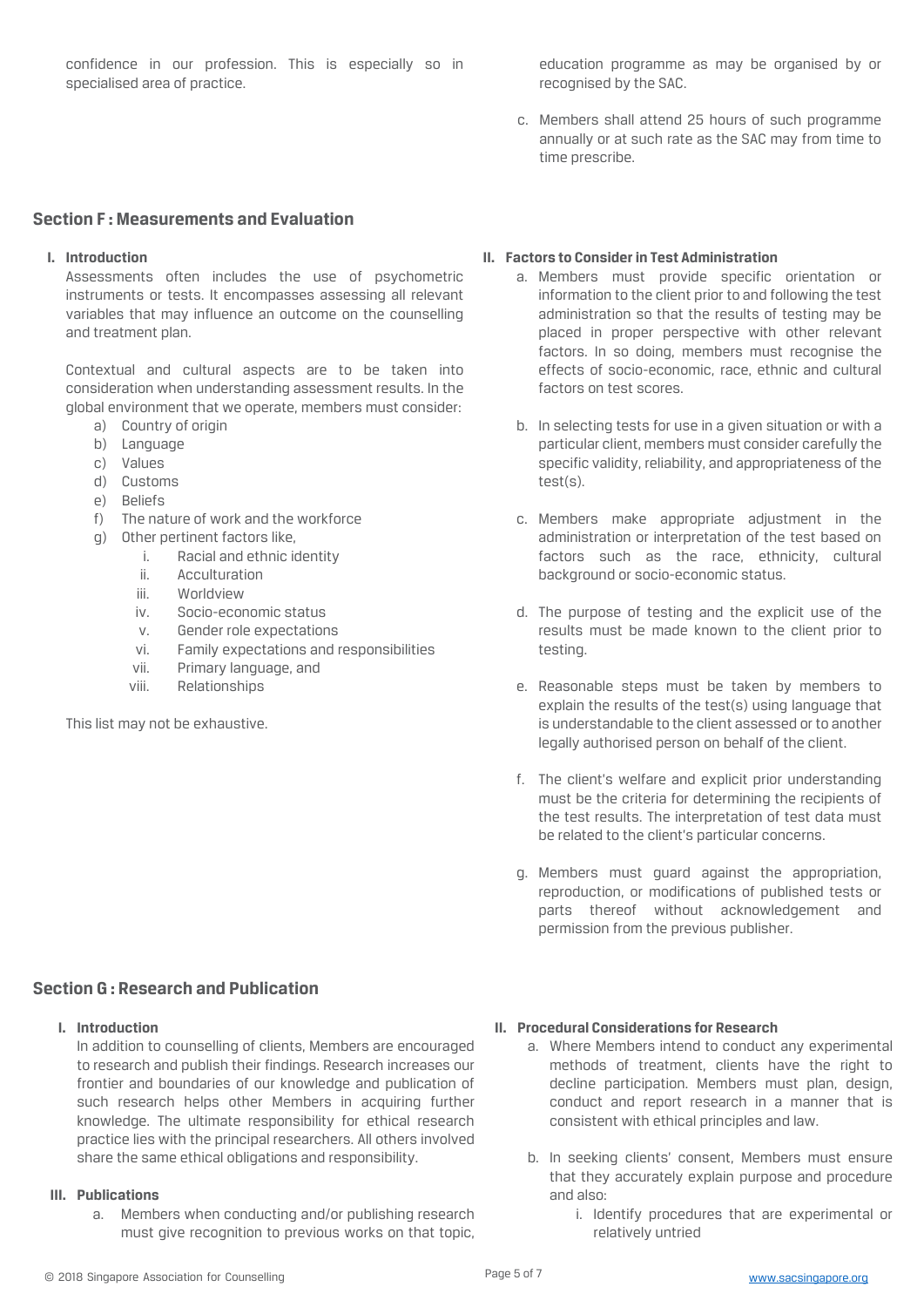copyright laws and full recognition to those whom credit is due. Members must not plagiarise.

- b. Members must give credit through joint authorship and acknowledge in an appropriate manner contribution from sources that were used. Members must acknowledge joint researchers in an appropriate manner.
- c. When Members provide information to the public or to subordinates, peers or supervisors, they have a responsibility to ensure that the content is general and consists of objective, factual data.
- d. If Members learn of misuse or misrepresentations of their work, they take reasonable steps to correct or minimise the misuse or misrepresentation.

# **Section H : Role of Technology in Counselling**

#### **I. Introduction**

- a. Traditional method of face-to-face counselling between Members and clients is undergoing change. The increasing use of technology introduces a new dimension as to how counselling is conducted and has a profound effect on our practice. Cross-jurisdiction counselling has become more frequent as is the use of various technology driven media of communication or messaging.
- b. Members must meet these new challenges of crossjurisdiction counselling and technologically driven means of communication by being knowledgeable as to how they operate and the legal and ethical implications of their use.

#### **III. Consent and Security**

- a. Prior to the commencement of cross-jurisdiction counselling or the use of any form of technologically assisted communication, Members should verify clients' identity, obtain their consent for the use of such communication and inform them of the risks involved. Members should also inform clients of alternative methods of counselling in the event of failure of technology.
- b. Members shall endeavour to take reasonable measures to ensure the security and protection of all information transmitted during the course of counselling, including the storage of such information.

#### **V. Social Media**

- a. Social media plays an increasing important part in everyday life. Where Members use social media as a medium for their professional services, they must clearly distinguish it from any personal account.
- b. Members must respect the privacy of their clients' presence on social media unless informed consent is given to view or participate in the clients' media.
- ii. Risks and benefits involved
- iii. Disclose alternative procedure
- iv. Describe the method of treatment
- v. Inform clients they can discontinue or withdraw consent at any time
- vi. Indicate to clients the possible adverse effects and safety precautions that are to be adhered to.
- vii. Any other pertinent information or risks or procedures to ensure the safety of clients.
- c. Members are responsible for the welfare of the clients in the research and should take reasonable precautions to avoid causing psychological, emotional or physical injuries.

#### **II. Applicable Law**

Where cross-border counselling is conducted by the Member in Singapore, the applicable law is the laws of Singapore and clients must be made aware of the applicable law. All contractual matters such as terms of engagement, matters concerning confidentiality and privilege between Members and clients and dispute resolution must be made known to clients before counselling is conducted.

# **IV. Effectiveness of Technology**

- a. Before the commencement of technology assisted counselling, Members must determine that clients are intellectually, emotionally, physically, linguistically and functionally capable of using such technology. Members must ensure that clients understand that in the use of technology, there is the absence of direct personal contact, lack of visual cues and direct voice intonations which exist in face-to-face counselling.
- b. Where in the course of the use of technology, Members are of the opinion that the use of technology is not appropriate or unsuitable for the clients, Members should discuss alternative methods of counselling or make such other recommendation as deemed appropriate.